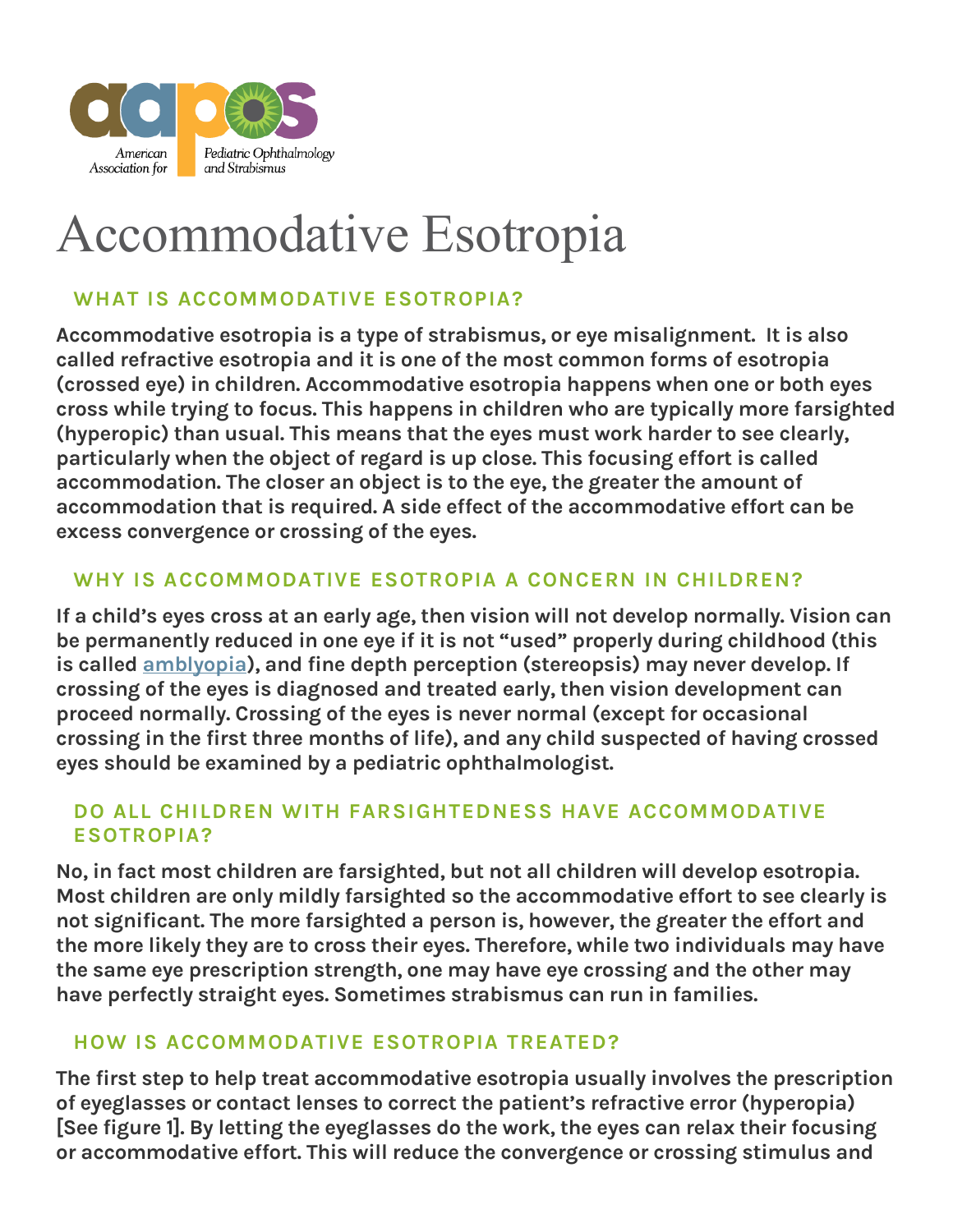

the eyes will straighten as they relax. Glasses or contacts which are used to treat accommodative esotropia should be worn full time.



**Fig. 1:** Initial treatment for accommodative esotropia usually involves the prescription of eyeglasses or contact lenses to correct the patient's refractive error (hyperopia).

## **WHAT HAPPENS AFTER A CHILD STARTS WEARING GLASSES FOR ACCOMMODATIVE ESOTROPIA?**

Even after a child has been successfully wearing glasses to treat accommodative esotropia, it is still normal for the eyes to continue crossing without the glasses. In fact, the crossing may be even more noticeable than it was before the child started wearing glasses. The important thing is whether the eyes are straight and controlled with the glasses on. If the eyes are not straight with glasses on, then vision with two eyes will not develop normally. Your pediatric ophthalmologist is the best person to judge this and will give you feedback at follow-up examinations. These follow-up examinations are important not only to monitor the eye crossing, but also to check for associated problems such as [amblyopia](https://aapos.org/glossary/amblyopia) (decreased vision in one or both eyes which is common in this type of strabismus).

## **WHAT ROLE DOES SURGERY PLAY IN ACCOMMODATIVE ESOTROPIA?**

Surgery is indicated only if the eyeglasses fail to fully straighten the eyes while the glasses are on. In this case, eye muscle surgery [\(strabismus surgery\)](https://aapos.org/glossary/strabismus-surgery) may be recommended to help improve the level of crossing in the glasses. This surgery is usually done in childhood to help promote binocular vision development (ability to use the two eyes together and develop depth perception). Usually, surgery for accommodative esotropia does not eliminate the need for glasses, but rather fixes the amount of crossing that is "left-over" when the glasses are on. The eyes will likely continue to cross when the glasses are off.

## **WHY DO SOME CHILDREN WITH ACCOMMODATIVE ESOTROPIA REQUIRE BIFOCALS?**